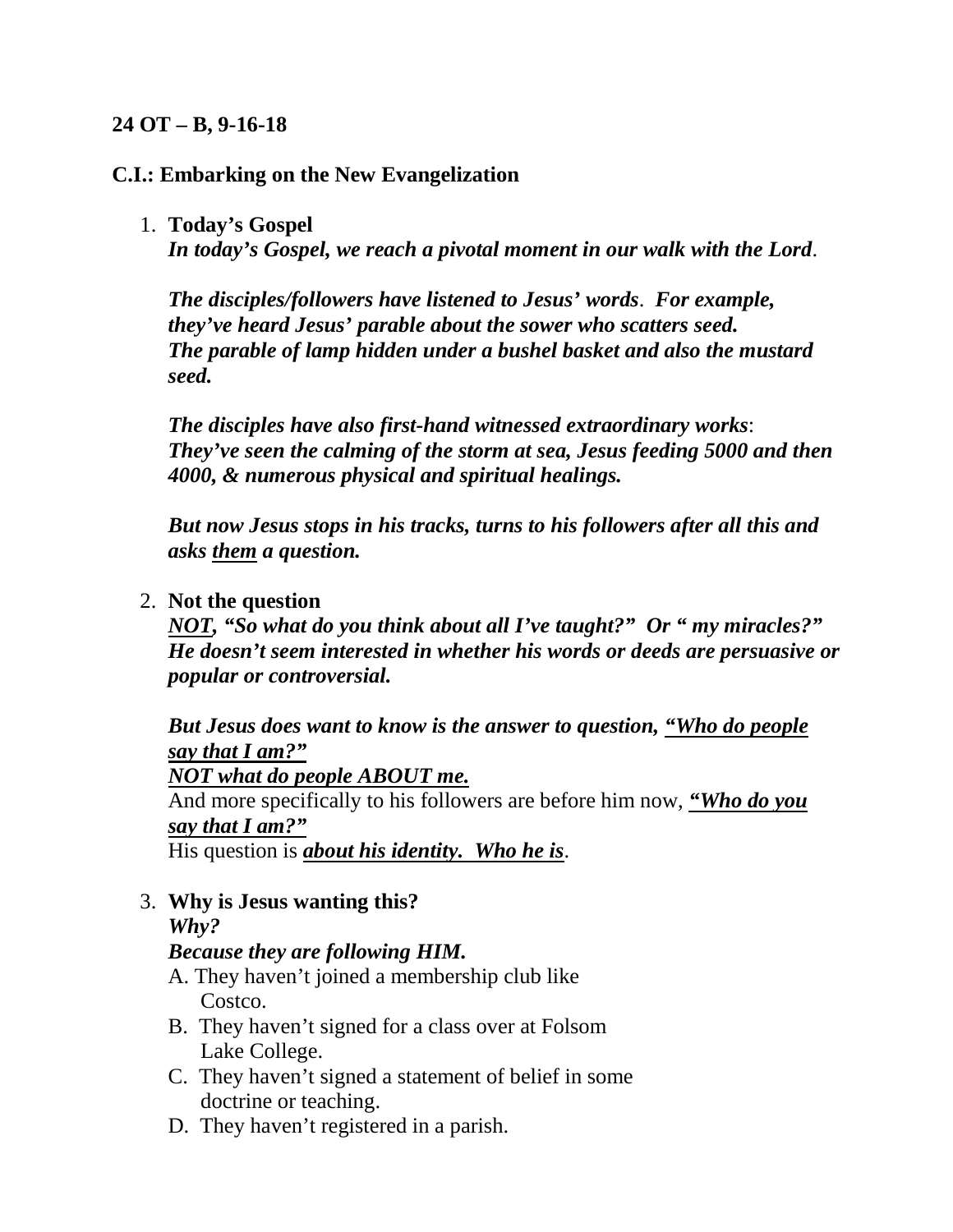E. They haven't signed up to get their sacraments.

*No, Jesus wants his followers—us—to know whohe is so that we can know HIM, personally and intimately, in our lives and all we are going through right now.*

#### 4. **Why?**

*And why does Jesus want that? Because God is love. And love seeks to be in communion, to enter into a living, real relationship with one whom we love.*

### 5. **Disciples first signed on**

The disciples first signed on to follow Jesus. They have signed on—for now—to follow him, come to know him, live with him, walk with him, learn from him, love him, center their entire lives around him, and—*in time*—to witness to him before us. To bring him to others. *To speak about him*. *And most of them by the end of their lives will be asked to actually die for him*.

### 6. **Why does this matter?**

*Why does any of this matter?*

*Because coming to know who Jesus is and coming to know him personally will enable us to answer the big questions of life that we have, but seldom get around addressing … like*

A. Why am I here?

- B. How do I find happiness?
- C. What is the meaning of life?
- D. Why is this world and our church so broken?
- E. What went wrong?
- F. Is there any credible reason to hope?

## *7.* **Parish: New initiative/movement**

*This all gets to the heart of what we are about as followers of Christ, as His church. And it brings it us to a new initiative, our new parish movement as we begin the New Evangelization.*

*For those of you who were here last spring, you may recall several homilies I gave focused on the New Evangelization. Those efforts have now begun. I want to give you update on them and where our parish are headed.*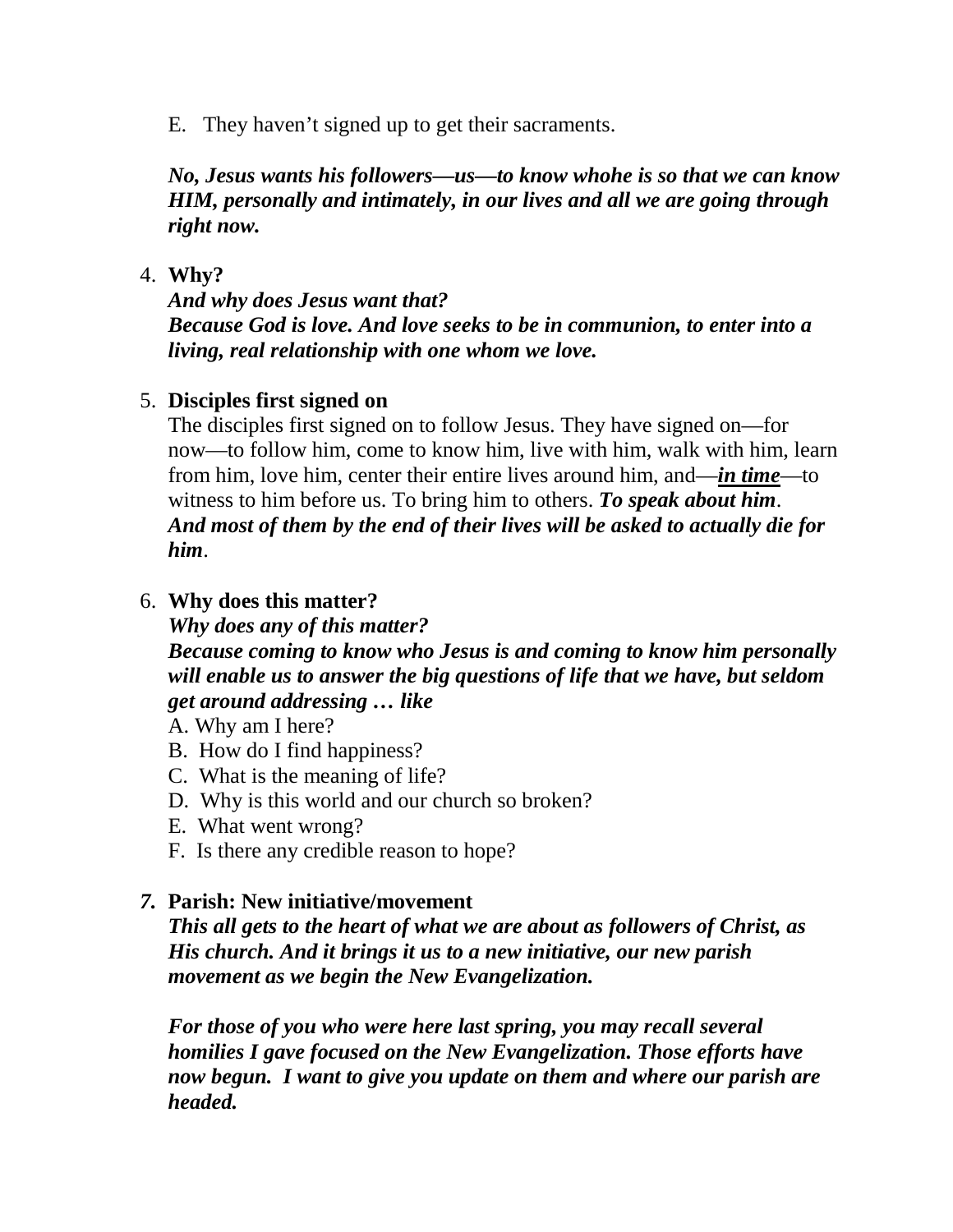### *8.* **New Evangelization**

*It gets to the heart as to why we are here. What we're all about? What is the ultimate purpose of our parish? Why do we exist?*

- A. Take care of the poor?
- B. Educate our youth in values and morals?
- C. To get our kids the sacraments?
- D. Worship and pray to God together?
- E. Be a welcoming, caring community for each other and serve our community?
- F. So that I can go to heaven when I die?

# *9.* **Jesus answered it: Great Commission**

*But moments before Jesus ascended into heaven, in his final moments in the flesh on earth,* **he gave the final mandate, charge, mission to us:**

*"Go therefore and make disciples of all nations, baptizing them in the name of the Father and of the Son and of the Holy Spirit and teaching them to obey all that I have commanded of you."*

It's what *Pope Paul VI stated so clearly* in 1975,

*"The church exists to evangelize."*

And it's why *Pope John Paul urgently said in the 21st century* we need to be about a *New Evangelization.*

*And that's why Pope Francis said we can no longer say "disciples" and "missionaries" but only "missionary disciples" meaning all the baptized.*

*That word—Evangelization—can make many Catholics feel on edge.* Maybe we equate it with:

- -- Televangelists on TV asking people for money to save their souls or
- -- Street-corner preachers……..Young men/bicycles
- -- Religious tracts placed in your hand.

# *10.***No fear**

*But we mustn't fear that word: To evangelize: to proclaim in word the Good News of the Gospel of Jesus*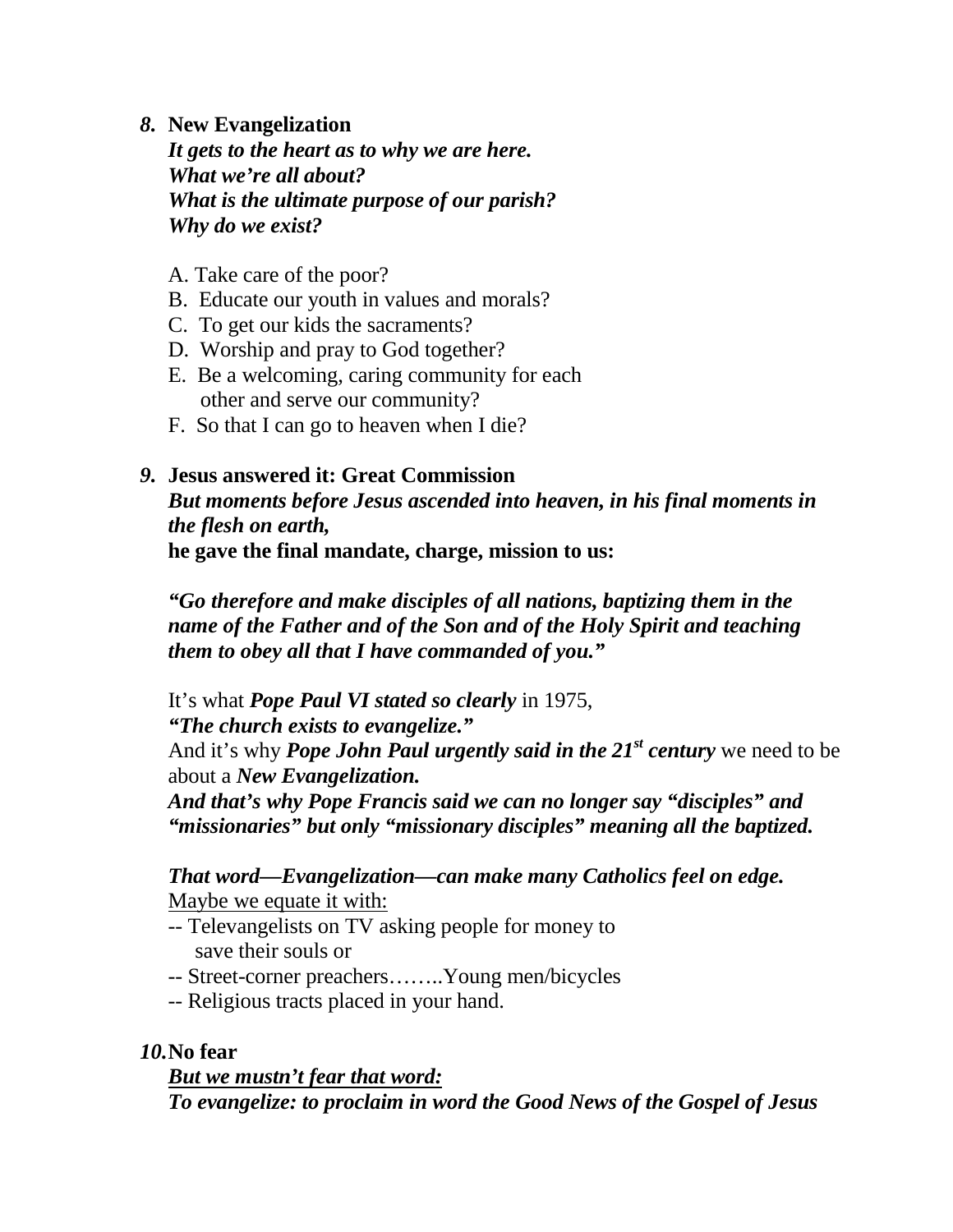*Christ.*

*11.***Jesus IS the Good News**

*New Evangelization is a call for every man, woman and child to fall in live, grow in love and walk in love with God who loves us*. *It's more than believing in Jesus Christ, it is loving Christ and being in love with Christ. It's about having a grasp of what the Good News of the Gospel is. Being able to speak it and share it with ease and confidence.*

*This is the vision of where we are headed at Holy Trinity. To strengthen us, renew our passion and equip us now to live the mission of Christ's church.*

*So that's it in a nutshell. So much need to be said, and it will.*

## *12.***Begun these steps**

*And we are now begun these taking concrete steps and allocating parish resources to accomplish this*:

## *A. Orientation Sessions to Parish Leaders*

We've conducted trainings and orientation on the NE to our (1) Faith Formation catechists, (2) HTSM staff and (3) leaders of ministries and organizations (today). (4) And we be offering to all you an evening to learn more about the NE next month, 10/11, to all in parishioners.

# *B. Alpha*

*We have now begun one key step in the New Evangelization: It's called "Alpha" (Gk: 1st letter)*

*We now have a pilot group of some 65 parishioners attending. What is it?* It's a *short course that explores life and faith and meaning, to the basics and the questions we deep-down want to know*.

It's not a class, not a program:

*It's a free delicious meal, an inspiring talk and informal, casual conversation*.

*And it will be open to all parishioners beginning this winter. And will be offered at a variety of times throughout the year for years to come.*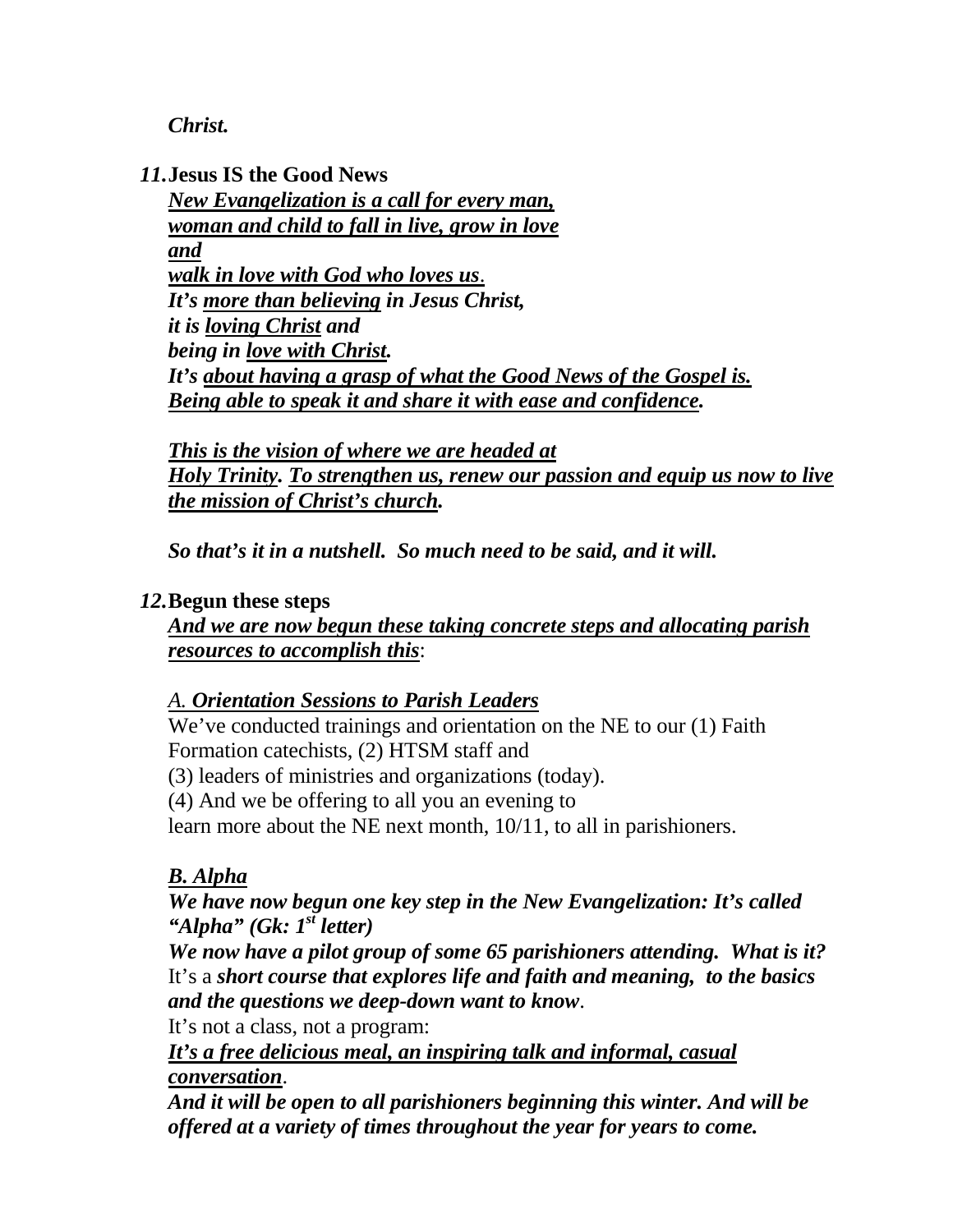*And, like Stewardship, will become, in time, part of the fabric of our parish from teenagers on up*.

C. *Build Small Communities of Faith where people can simply connect, get to know one another and be encouraged and strengthened in living today as Christians.*

D. *Strengthen opportunities to grow as Christians through Bible Studies and Speaker Series and beyond.*

E. *We've also hired two new employees who be introduced to you soon at all our Masses:*

Cynthia Mulcaire, NE & FF ministries, younger children and adults Hannah Terbrack, NE and FF ministries, 7-12 grds and young adults

#### *13.***The Gospel Matters**

*Our families, our communities, our church need to know Christ. The Gospel DOES matter:*

A. *To know that God exists* who created them, loves them and wants to love them for an eternity?

### B. *To know who they are in Christ—*

 that they have a dignity that doesn't depend on how they look or what they own or how much they earn or what kind of car or house they have?

- C. To know *moral and religious truth exist* and to how to live in accord with the truth?
- D. *To know whatever happens in their lives ahead* they can in Christ rise above their sins and failures and always begin again with hope?
- E. *To know that God gives them his own Body and Blood as food?*
- F. *To know how to live as brother and sisters, and one day as husbands and wives, mothers and fathers honoring God's*